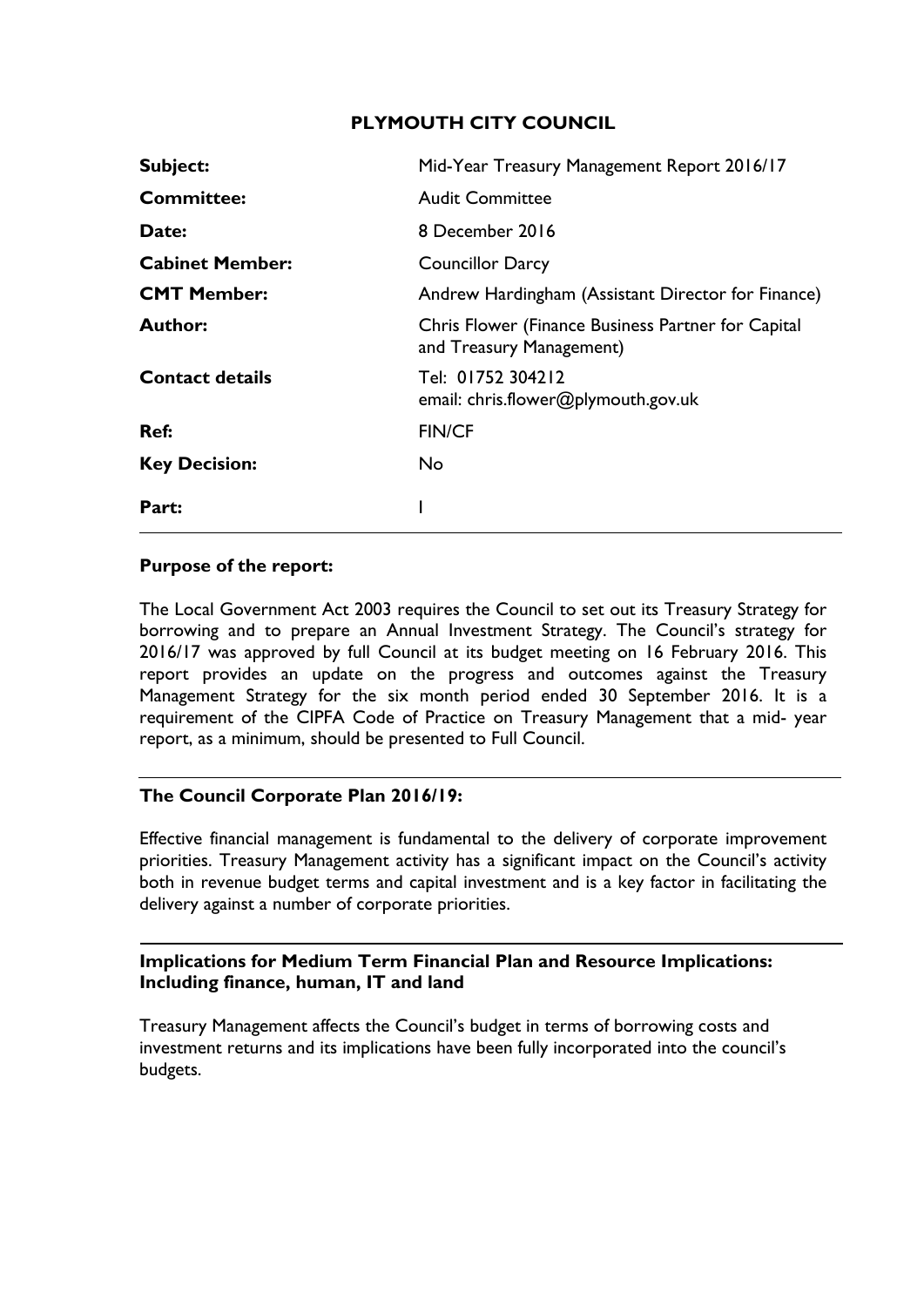# **Other Implications: e.g. Child Poverty, Community Safety, Health and Safety and Risk Management:**

N/A

#### **Equality and Diversity**

Has an Equality Impact Assessment been undertaken? No

#### **Recommendations and Reasons for recommended action:**

1. The Mid-Year Treasury Management Report 2016/17 to be noted by the Audit Committee.

#### **Alternative options considered and rejected:**

It is statutory requirement under the Local Government Act 2003 and supporting regulations to set an annual treasury strategy for borrowing and prepare an annual investment strategy. The Council has adopted the Cipfa Code of Practice for Treasury Management which requires a midyear report to be submitted to the Audit Committee and full council.

#### **Published work / information:**

Treasury Management Strategy and Annual Investment Strategy 2015/16 to Council 16 February 2016.

#### **Background papers:**

| $\mathsf{raise}$ | Part | Part II | <b>Exemption Paragraph Number</b> |  |  |  |  |  |  |
|------------------|------|---------|-----------------------------------|--|--|--|--|--|--|
|                  |      |         |                                   |  |  |  |  |  |  |
| Not applicable   |      |         |                                   |  |  |  |  |  |  |
|                  |      |         |                                   |  |  |  |  |  |  |

#### **Sign off:**

| Fin                                                              | AKH/<br>1670.4                             | Leg | $DVS26$   Mon   DVS2<br>975 | Off | 6975 | <b>HR</b> |  | <b>Assets</b> |  |  |  | Strat<br>Proc |  |
|------------------------------------------------------------------|--------------------------------------------|-----|-----------------------------|-----|------|-----------|--|---------------|--|--|--|---------------|--|
|                                                                  | Originating SMT Member - Andrew Hardingham |     |                             |     |      |           |  |               |  |  |  |               |  |
| Has the Cabinet Member(s) agreed the contents of the report? Yes |                                            |     |                             |     |      |           |  |               |  |  |  |               |  |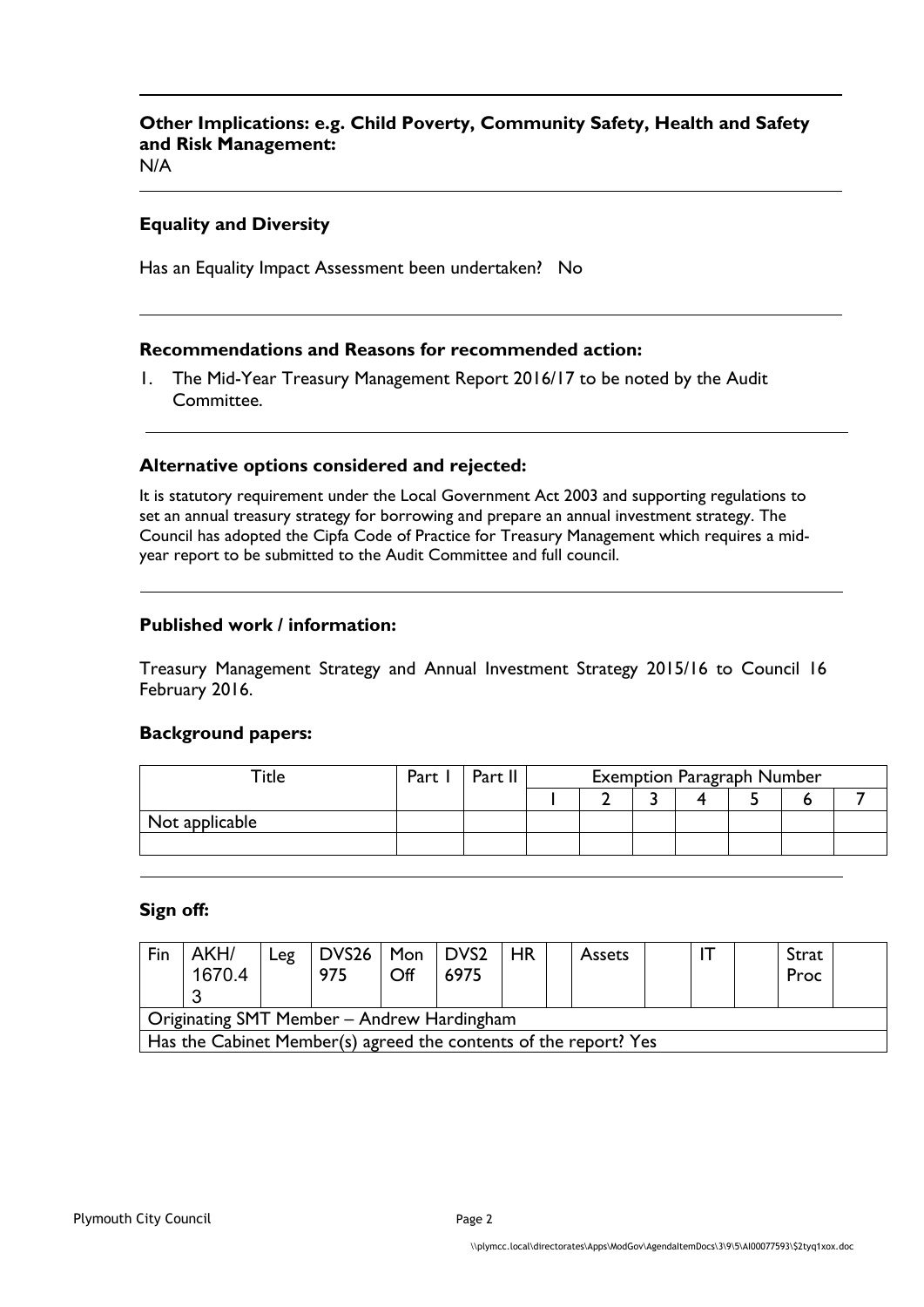# **Mid-Year Treasury Management Report 2016/17**

### **1. Introduction**

- 1.1 The Chartered Institute of Public Finance and Accountancy's Treasury Management Code (CIPFA's TM Code) requires that authorities report on the performance of the treasury management function at least twice yearly (mid-year and at year end).
- 1.2 The Authority's Treasury Management Strategy for 2016/17 was approved by full Council on 16 February 2016 which can be accessed on Treasury [Management](Treasury%20Management%20Strategy%202016-17%20final%20for%20Cabinet.doc) [Strategy](Treasury%20Management%20Strategy%202016-17%20final%20for%20Cabinet.doc) 2016/17.
- 1.3 The Authority has borrowed  $£251m$  and invested  $£74m$  as at the mid-year position and is therefore exposed to financial risks including the loss of invested funds and the revenue effect of changing interest rates. This report covers treasury activity and the associated monitoring and control of risk.

# **2. External Context**

- 2.1 The preliminary estimate of Q2 2016 GDP showed reasonably strong growth as the economy grew 0.7% quarter-on-quarter, as compared to 0.4% in Q1 and year/year growth running at a healthy pace of 2.2%. However the UK economic outlook changed significantly on 23rd June 2016. The surprise result of the referendum on EU membership prompted forecasters to rip up previous projections and dust off worst-case scenarios. Growth forecasts had already been downgraded as 2016 progressed, as the very existence of the referendum dampened business investment, but the crystallisation of the risks and the subsequent political turmoil prompted a sharp decline in household, business and investor sentiment.
- 2.2 The repercussions of this plunge in sentiment on economic growth were judged by the Bank of England to be severe, prompting the Monetary Policy Committee to initiate substantial monetary policy easing at its August meeting to mitigate the worst of the downside risks. This included a cut in Bank Rate to 0.25%, further gilt and corporate bond purchases (QE) and cheap funding for banks (Term Funding Scheme) to maintain the supply of credit to the economy. The minutes of the August meeting also suggested that many members of the Committee supported a further cut in Bank Rate to near-zero levels (the Bank, however, does not appear keen to follow peers into negative rate territory) and more QE should the economic outlook worsen.
- 2.3 In response to the Bank of England's policy announcement, money market rates and bond yields declined to new record lows. Since the onset of the financial crisis over eight years ago, Arlingclose's rate outlook has progressed from 'lower for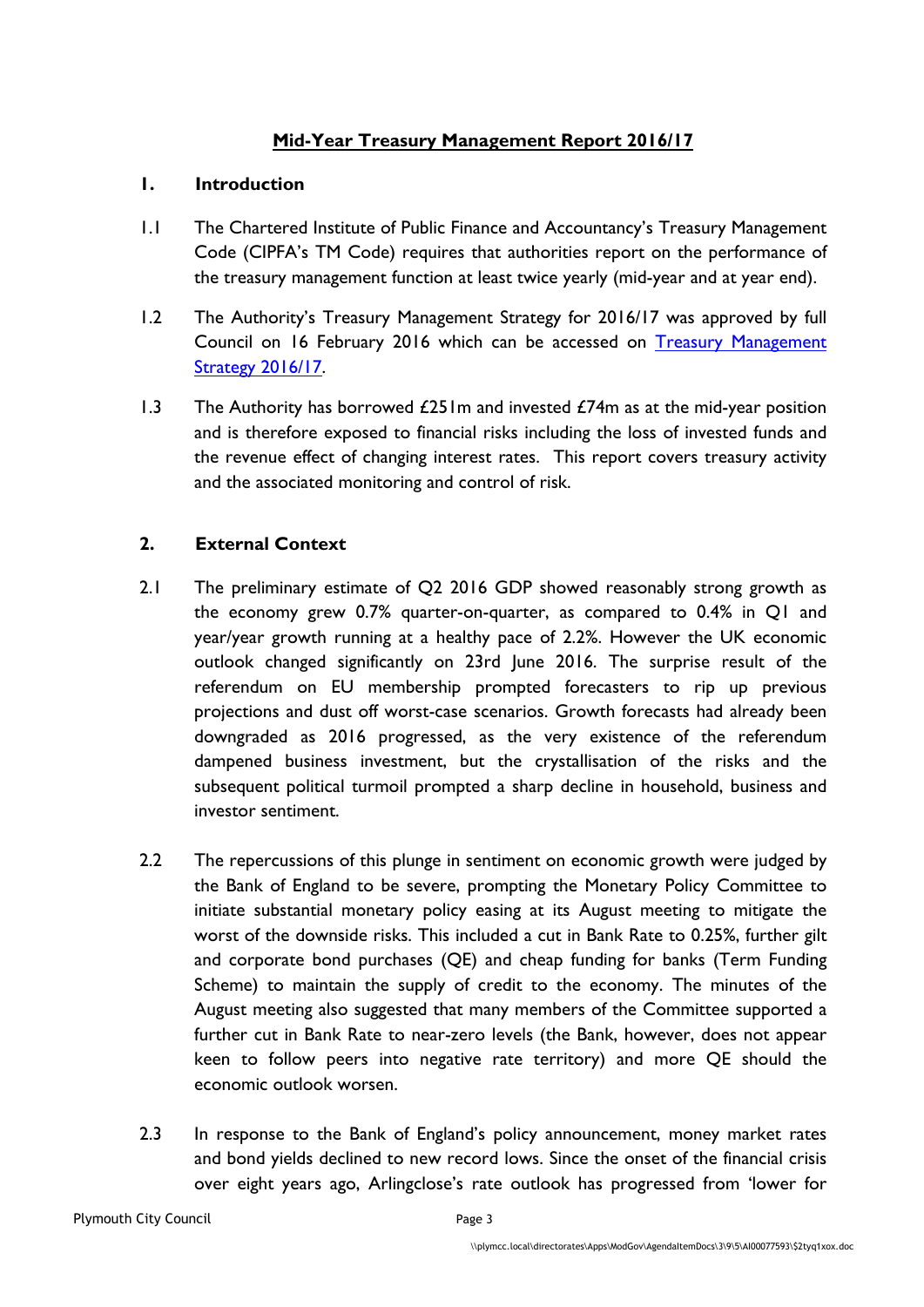longer' to 'even lower for even longer' to, now, 'even lower for the indeterminable future'.

- 2.4 The new members of the UK government, particularly the Prime Minister and Chancellor, are likely to follow the example set by the Bank of England. After six years of fiscal consolidation, the Autumn Statement on 23rd November is likely to witness fiscal initiatives to support economic activity and confidence, most likely infrastructure investment. Tax cuts or something similar cannot be ruled out.
- 2.5 Whilst the economic growth consequences of BREXIT remain speculative, there is uniformity in expectations that uncertainty over the UK's future trade relations with the EU and the rest of the world will weigh on economic activity and business investment, dampen investment intentions and tighten credit availability, prompting lower activity levels and potentially a rise in unemployment. These effects will dampen economic growth through the second half of 2016 and in 2017.
- 2.6 Meanwhile, inflation is expected to pick up due to a rise in import prices, dampening real wage growth and real investment returns. The August Quarterly Inflation Report from the Bank of England forecasts a rise in CPI to 0.9% by the end of calendar 2016 and thereafter a rise closer to the Bank's 2% target over the coming year, as previous rises in commodity prices and the sharp depreciation in sterling begin to drive up imported material costs for companies.
- 2.7 The rise in inflation is highly unlikely to prompt monetary tightening by the Bank of England, with policymakers looking through import-led CPI spikes, concentrating instead on the negative effects of Brexit on economic activity and, ultimately, inflation.

# 3. **Market reaction:**

- 3.1 Following the referendum result gilt yields fell sharply across the maturity spectrum on the view that Bank Rate would remain extremely low for the foreseeable future. The yield on the 10-year gilt fell from 1.37% on 23rd June to a low of 0.52% in August, a quarter of what it was at the start of 2016. The 10-year gilt yield has since risen to 0.69% at the end of September. The yield on 2- and 3-year gilts briefly dipped into negative territory intra-day on 10th August to -0.1% as prices were driven higher by the Bank of England's bond repurchase programme. However both yields have since recovered to 0.07% and 0.08% respectively. The fall in gilt yields was reflected in the fall in PWLB borrowing rates, as evidenced in Tables 2 and 3 in Appendix 2.
	- 3.2 On the other hand, after an initial sharp drop, equity markets appeared to have shrugged off the result of the referendum and bounced back despite warnings from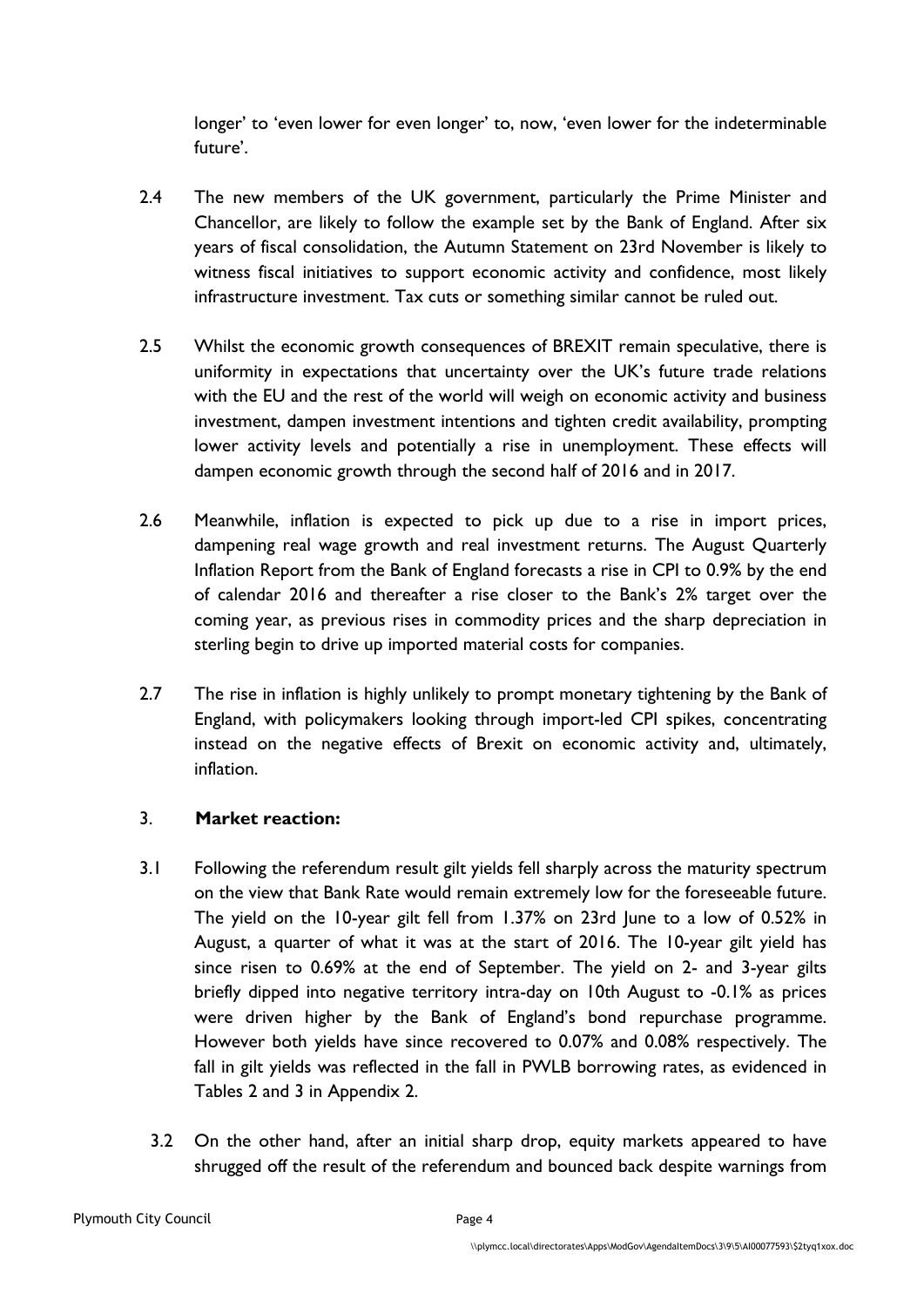the IMF on the impact on growth from 'Brexit' as investors counted on QEgenerated liquidity to drive risk assets.

3.3 The most noticeable fall in money market rates was for very short-dated periods (overnight to 1 month) where rates fell to between 0.1% and 0.2%.

# **4. Local Context**

- 4.1 At 31/3/2016 the Authority's underlying need to borrow for capital purposes as measured by the Capital Financing Requirement (CFR) was £306m, while usable reserves and working capital was £51m. The Authority currently has £253m of borrowing and £74m of investments.
- 4.2 The Authority has an increasing CFR over the next 5 years due to the capital programme, but minimal investments will therefore require borrowing of up to £122m over the forecast period.

# **5. Borrowing Strategy**

5.1 At 30/9/2016 the Authority held £253m of loans, (an increase of £11m from 31/3/2016), as part of its strategy for funding previous years' capital programmes. The Authority does not expect to exceed its authorised borrowing limit of £400m in 2016/17.

The Authority's chief objective when borrowing continues to be striking an appropriately low risk balance between securing low interest costs and achieving cost certainty over the period for which funds are required, with flexibility to renegotiate loans should the Authority's long-term plans change being a secondary objective.

- 5.2 Affordability and the "cost of carry" remained important influences on the Authority's borrowing strategy alongside the consideration that, for any borrowing undertaken ahead of need, the proceeds would have to be invested in the money markets at rates of interest significantly lower than the cost of borrowing. As short-term interest rates have remained, and are likely to remain at least over the forthcoming two years, lower than long-term rates, the Authority determined it was more cost effective in the short-term to use internal resources and borrow short-term loans instead.
- 5.3 The benefits of internal borrowing were monitored regularly against the potential for incurring additional costs by deferring borrowing into future years when longterm borrowing rates are forecast to rise. Arlingclose assists the Authority with this 'cost of carry' and breakeven analysis.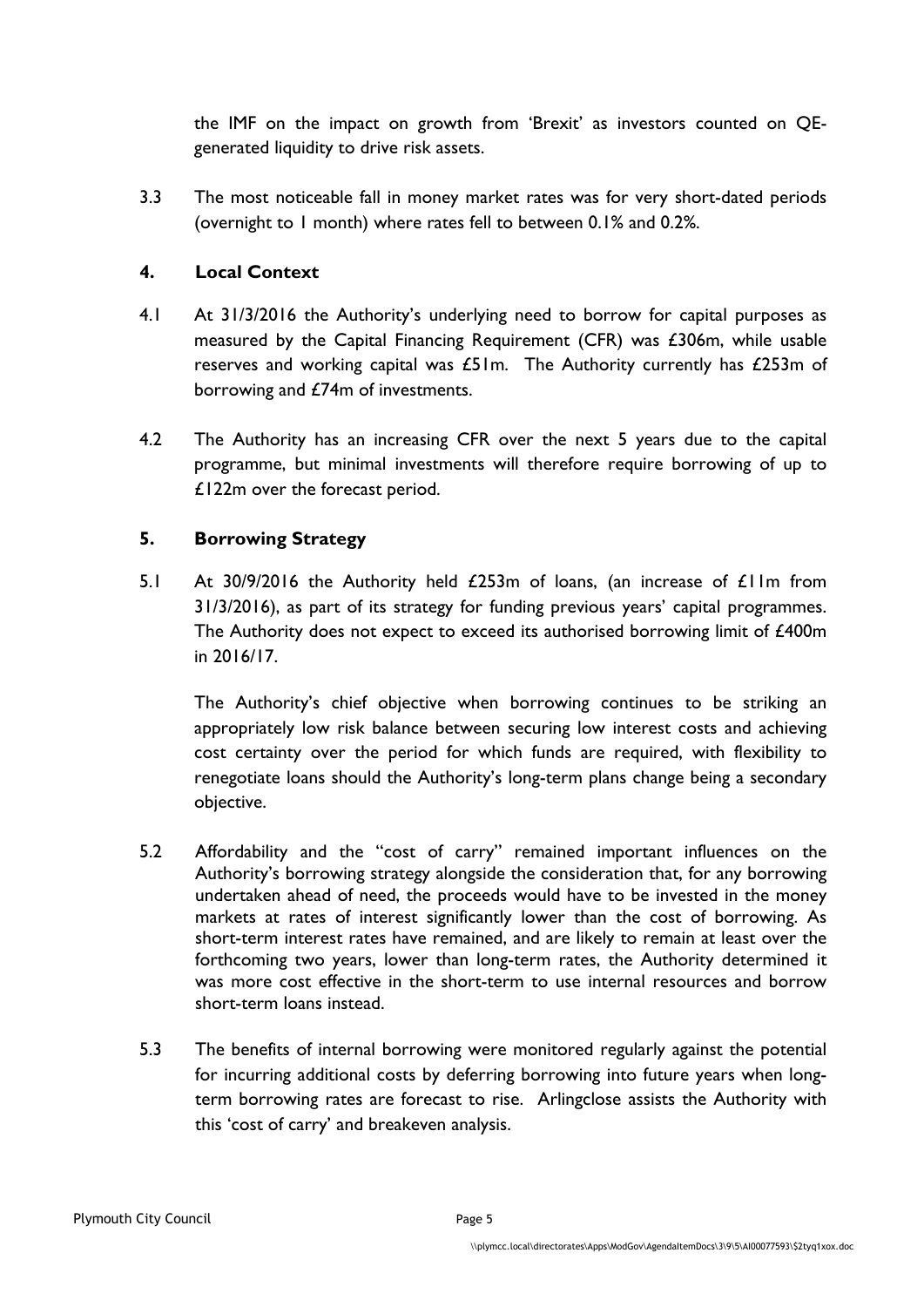5.4 Temporary and short-dated loans borrowed from the markets, predominantly from other local authorities, has also remained affordable and attractive. £107m of such loans were borrowed at an average rate of 0.40% and an average life of 3 months which includes the replacement of maturing loans where appropriate.

| <b>CFR</b>                              | Balance on<br>01/04/2016<br>$\mathcal{L}$ m | Maturing<br>Debt<br>£m | <b>Debt</b><br>Prematurely<br>Repaid £m | <b>New</b><br><b>Borrowing</b><br>£m | Balance on<br>30/09/2016<br>£m |
|-----------------------------------------|---------------------------------------------|------------------------|-----------------------------------------|--------------------------------------|--------------------------------|
| Short Term Borrowing <sup>1</sup>       | 96                                          | (127)                  | 0                                       | 138                                  | 107                            |
| Long Term Borrowing                     | 146                                         | 0                      | $\mathbf 0$                             | 0                                    | 146                            |
| <b>TOTAL</b><br><b>BORROWING</b>        | 242                                         | (127)                  | $\mathbf 0$                             | 138                                  | 253                            |
| Other Long Term<br>Liabilities          | 125                                         | 0                      | $\mathbf 0$                             | 0                                    | 125                            |
| <b>TOTAL</b><br><b>EXTERNAL DEBT</b>    | 367                                         | (127)                  | $\bf{0}$                                | 138                                  | 378                            |
| Increase/ (Decrease) in<br>Borrowing £m |                                             |                        |                                         |                                      | Ш                              |

### Borrowing Activity in 2016/17

# **6. PWLB Certainty Rate and Project Rate Update:**

- 6.1 The Authority qualifies for borrowing at the 'Certainty Rate' (0.20% below the PWLB standard rate) for a 12 month period from 01/11/2015. In April the Authority submitted its application to the CLG along with the 2016/17 Capital Estimates Return to access this reduced rate for a further 12 month period from 01/11/2016.
- 6.2 Debt Rescheduling:

The premium charge for early repayment of PWLB debt remained relatively expensive for the loans in the Authority's portfolio and therefore unattractive for debt rescheduling activity. No rescheduling activity was undertaken as a consequence

# **7. LOBOs:**

- 7.1 The Authority holds £82m of LOBO (Lender's Option Borrower's Option) loans where the lender has the option to propose an increase in the interest rate at set dates, following which the Authority has the option to either accept the new rate or to repay the loan at no additional cost. None of these LOBOS had options available during 2016/17.
- 7.2 In June Barclays Bank informed the Authority of its decision to cancel all the embedded options within standard LOBO loans. This effectively converts £18m of the Authority's Barclays LOBO loans to fixed rate loans removing the uncertainty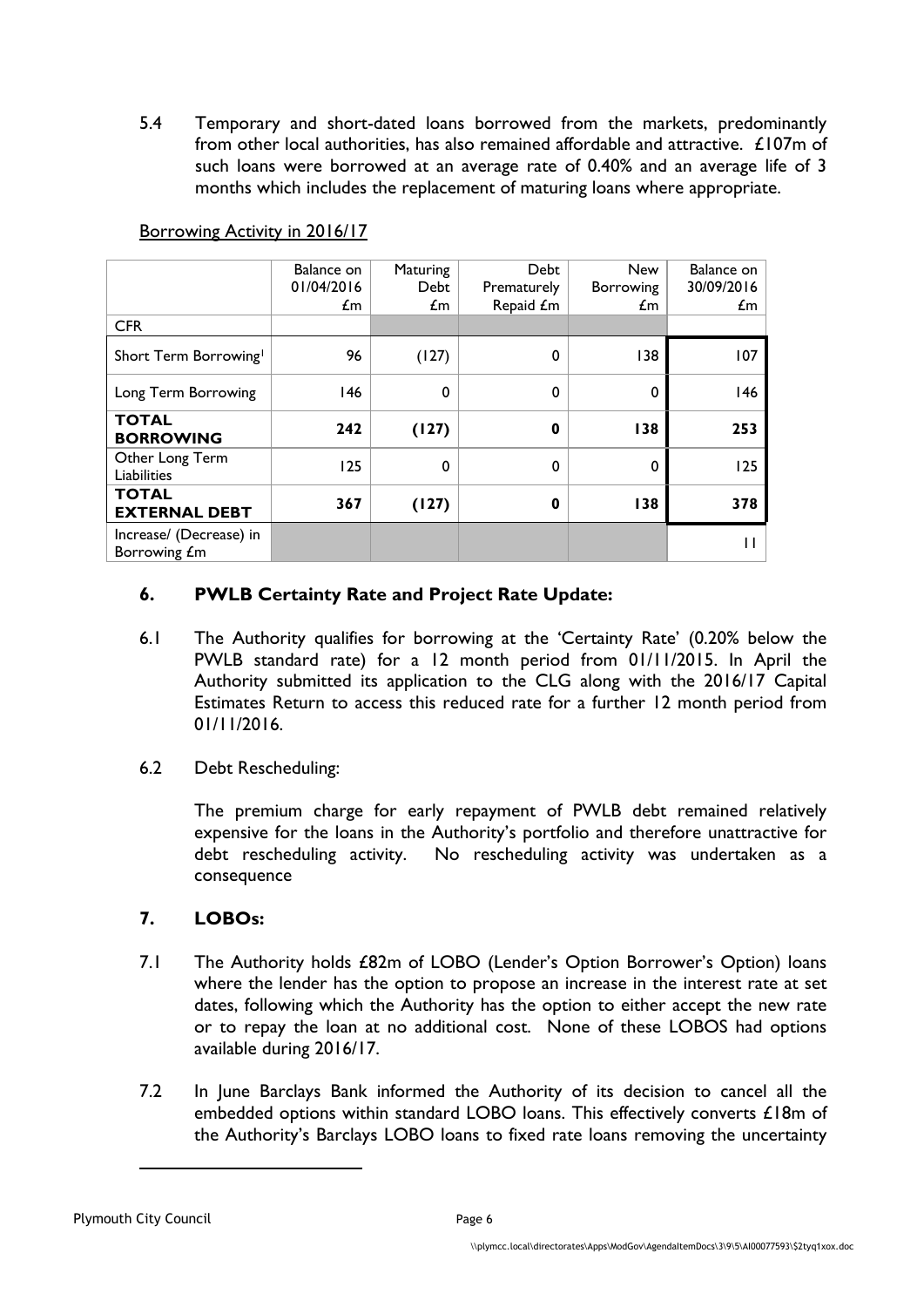on both interest cost and maturity date. This waiver has been done by 'deed poll'; it is irreversible and transferable by Barclays to any new lender.

# **8. Investment Activity**

- 8.1 The Authority holds a small amount of invested funds, representing income received in advance of expenditure plus balances and reserves held.
- 8.2 The Guidance on Local Government Investments in England gives priority to security and liquidity and the Authority's aim is to achieve a yield commensurate with these principles. The authority's average rate of return on investments over the period 1 April to 30 September 2016 was 1.61%.

| <b>Investments</b>                                                                                                                                          | Balance on<br>01/04/2016<br>£m | <b>Investments</b><br>Made<br>£m. | Maturities/<br><b>Investments</b><br>Sold <i>f</i> m | Balance on<br>30/09/2016<br>£m |
|-------------------------------------------------------------------------------------------------------------------------------------------------------------|--------------------------------|-----------------------------------|------------------------------------------------------|--------------------------------|
| Short term Investments (call<br>accounts, deposits)<br><b>Banks and Building Societies</b><br>with ratings of [A-] or<br>higher<br><b>Local Authorities</b> | 37                             | 8                                 | (14)                                                 | $\overline{3}$                 |
| Long term Investments<br><b>Banks and Building Societies</b><br>with ratings of $[A+]$ or<br>higher<br><b>Local Authorities</b>                             | 35                             | 8                                 | (0)                                                  | 43                             |
| <b>TOTAL INVESTMENTS</b>                                                                                                                                    | 58                             |                                   |                                                      | 74                             |
| Increase/ (Decrease) in<br>Investments £m                                                                                                                   |                                |                                   |                                                      | 16                             |

# **Investment Activity in 2016/17**

- 8.3 Security of capital has remained the Authority's main investment objective. This has been maintained by following the Authority's counterparty policy as set out in its Treasury Management Strategy Statement for 2015/16.
- 8.4 Counterparty credit quality was assessed and monitored with reference to credit ratings (the Authority's minimum long-term counterparty rating is A- across rating agencies Fitch, S&P and Moody's); credit default swap prices, financial statements, information on potential government support and reports in the quality financial press.
- 8.5 During the period the Authority has continued to monitor its short term investment opportunities but with rates have fallen to new lows and therefore there have been few investments opportunities.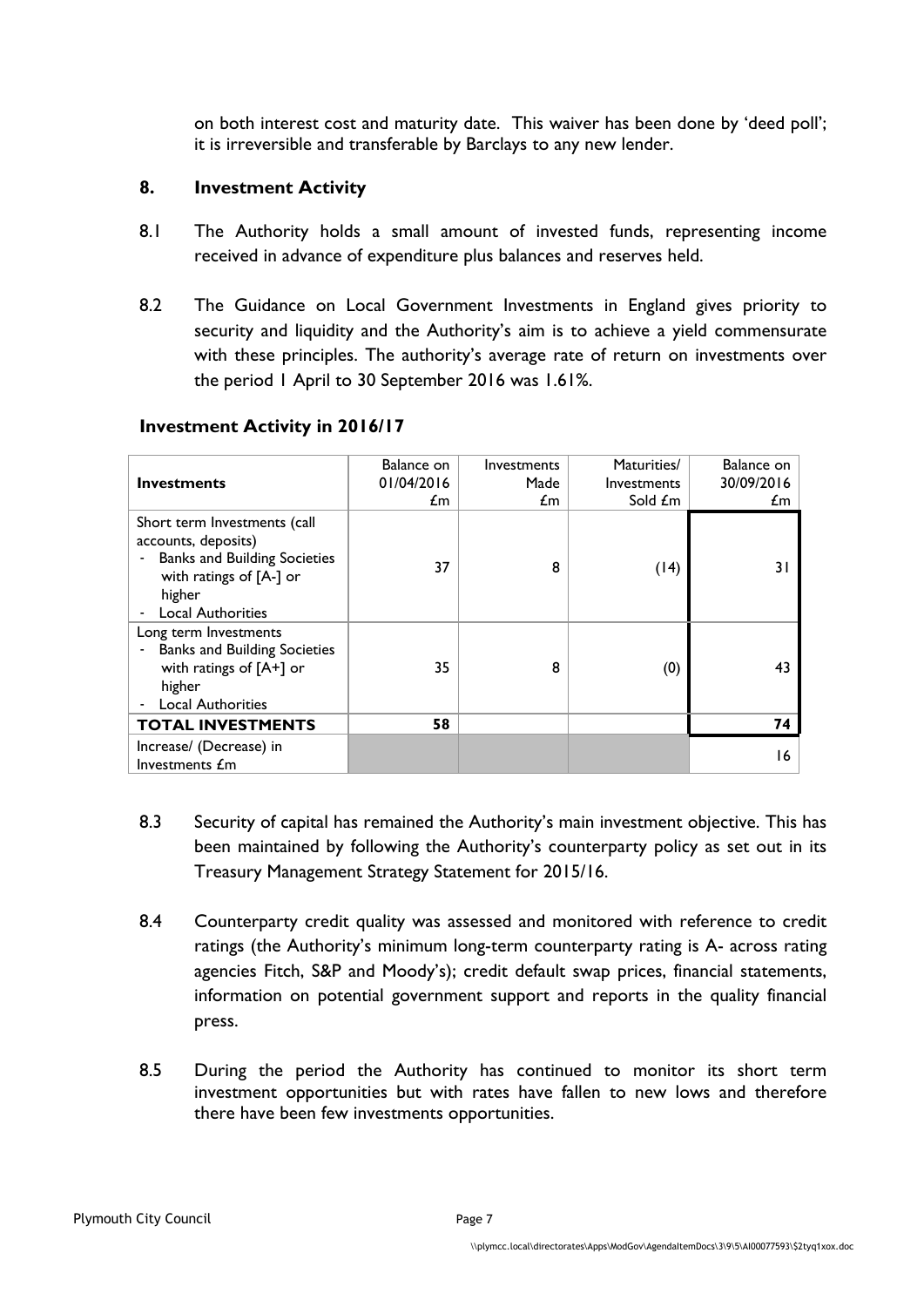# **11 Counterparty Update**

- 11.1 Various indicators of credit risk reacted negatively to the result of the referendum on the UK's membership of the European Union. UK bank credit default swaps saw a modest rise but bank share prices fell sharply, on average by 20%, with UKfocused banks experiencing the largest falls. Non-UK bank share prices were not immune although the fall in their share prices was less pronounced.
- 11.2 Fitch downgraded the UK's sovereign rating by one notch to AA from AA+, and Standard & Poor's downgraded its corresponding rating by two notches to AA from AAA. Fitch, S&P and Moody's have a negative outlook on the UK. S&P took similar actions on rail company bonds guaranteed by the UK Government. S&P also downgraded the long-term ratings of the local authorities to which it assigns ratings as well as the long-term rating of the EU from AA+ to AA, the latter on the agency's view that it lowers the union's fiscal flexibility and weakens its political cohesion.
- 11.3 Moody's affirmed the ratings of nine UK banks and building societies but revised the outlook to negative for those that it perceived to be exposed to a more challenging operating environment arising from the 'leave' outcome.
- 11.4 There was no immediate change to Arlingclose's credit advice on UK banks and building societies as a result of the referendum result. Our advisor believes there is a risk that the uncertainty over the UK's future trading prospects will bring forward the timing of the next UK recession.
- 11.5 The European Banking Authority released the results of its 2016 round of stress tests on the single market's 51 largest banks after markets closed on Friday 29th July. The stress tests gave a rather limited insight into how large banks might fare under a particular economic scenario. When the tests were designed earlier this year, a 1.7% fall in GDP over three years must have seemed like an outside risk. Their base case of 5.4% growth now looks exceptionally optimistic and the stressed case could be closer to reality. No bank was said to have failed the tests. The Royal Bank of Scotland made headline news as one of the worst performers as its ratios fell by some of the largest amounts, but from a relatively high base. Barclays Bank and Deutsche Bank ended the test with Common Equity Tier 1 (CET1) ratios below the 8% threshold, and would be required to raise more capital should the stressed scenario be realised. The tests support our cautious approach on these banks.

# 12 **Budgeted Income and Outturn**

12.1 The average cash balances were  $\pounds$ 16m during the quarter. The UK Bank Rate had been maintained at 0.5% since March 2009 until August 2016, when it was cut to 0.25%. It is now forecast to fall further towards zero but not go negative. Shortterm money market rates have remained at relatively low levels (see Table 1 in Appendix 2). Following the reduction in Bank Rate, rates for very short-dated periods (overnight – 1 month) fell to between 0.1% and 0.2%. Debt Management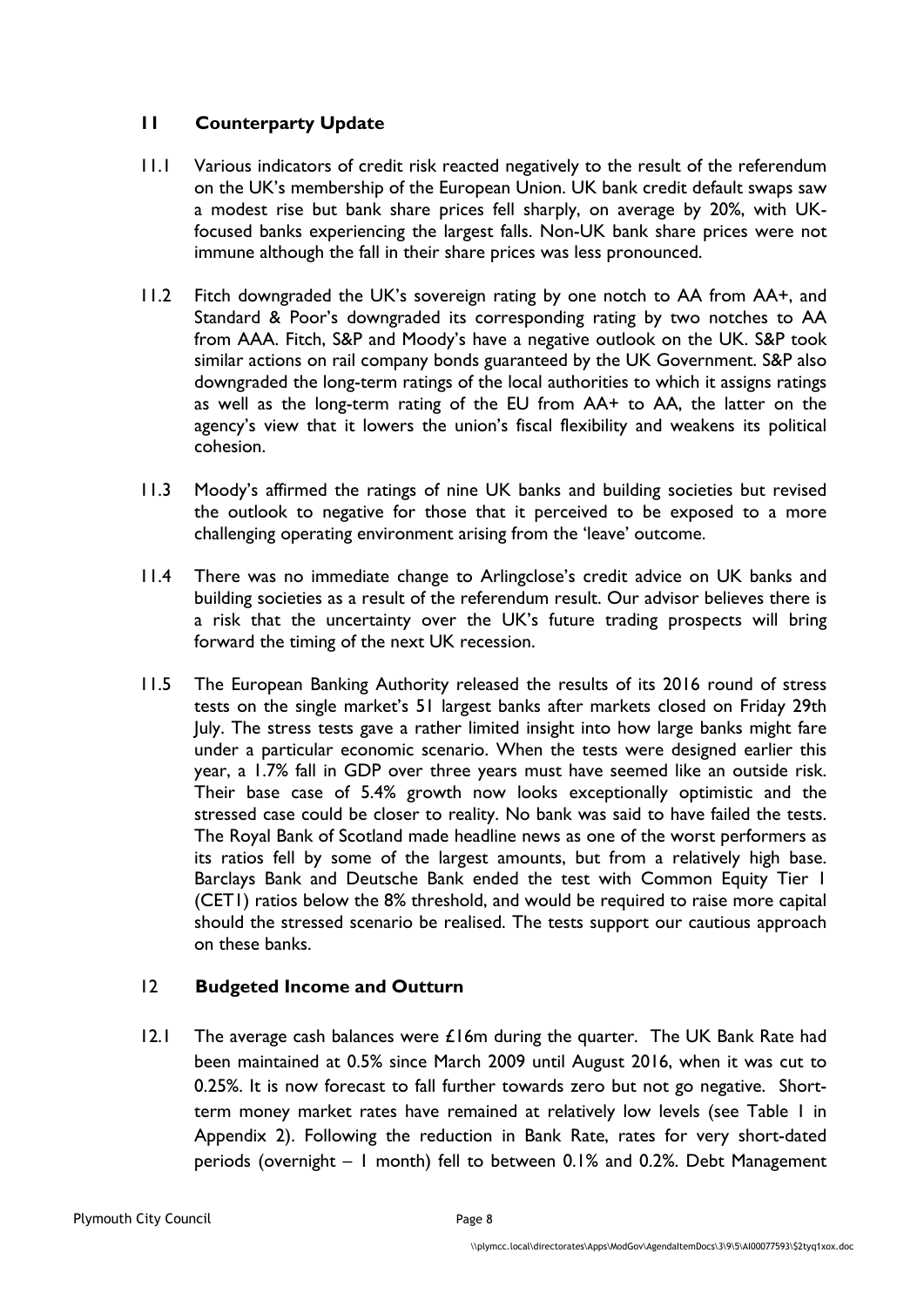Account Deposit Facility (DMADF) rates fell to 0.15% for periods up to 3 months and to  $0.10\%$  for  $4 - 6$  month deposits.

The Authority's budgeted investment income for the year is estimated at  $£1.3m$ . The Authority is currently anticipating delivering this by the year end.

- 12.2 The Bank Rate is expected to be cut further towards zero in the coming months, which will in turn lower the rates short-dated money market investments with banks and building societies. As the majority of the Authority's surplus cash continues to be invested in short-dated money market instruments, it will most likely result in a fall in investment income over the next year.
- 12.3 The authority has £20m invested in the CCLA Property Fund. This is a pooled fund with other local authorities and is kept as a long term investment. Following the decision to leave the European Union in June the value of the fund fell by 8% but the investment income is expected to remain at about 3.5%.

### 13 **Update on Investments with Icelandic Banks**

13.1 A total of £1.3m is still outstanding from Glitnir Bank. These funds are still held in Iceland and are accruing interest but no clear date is available as to when these funds will be released. We continue to work in association with Local Government Association.

### 14 **Compliance with Prudential Indicators**

14.1 The Authority confirms compliance with its Prudential Indicators for 2016/17, which were set in 16 February 2016 as part of the Authority's Treasury Management Strategy Statement.

### 15 **Treasury Management Indicators**

15.1 The Authority measures and manages its exposures to treasury management risks using the following indicators.

### 15.2 **Interest Rate Exposures**:

This indicator is set to control the Authority's exposure to interest rate risk. The upper limits on fixed and variable rate interest rate exposures, expressed as the proportion of net principal borrowed will be: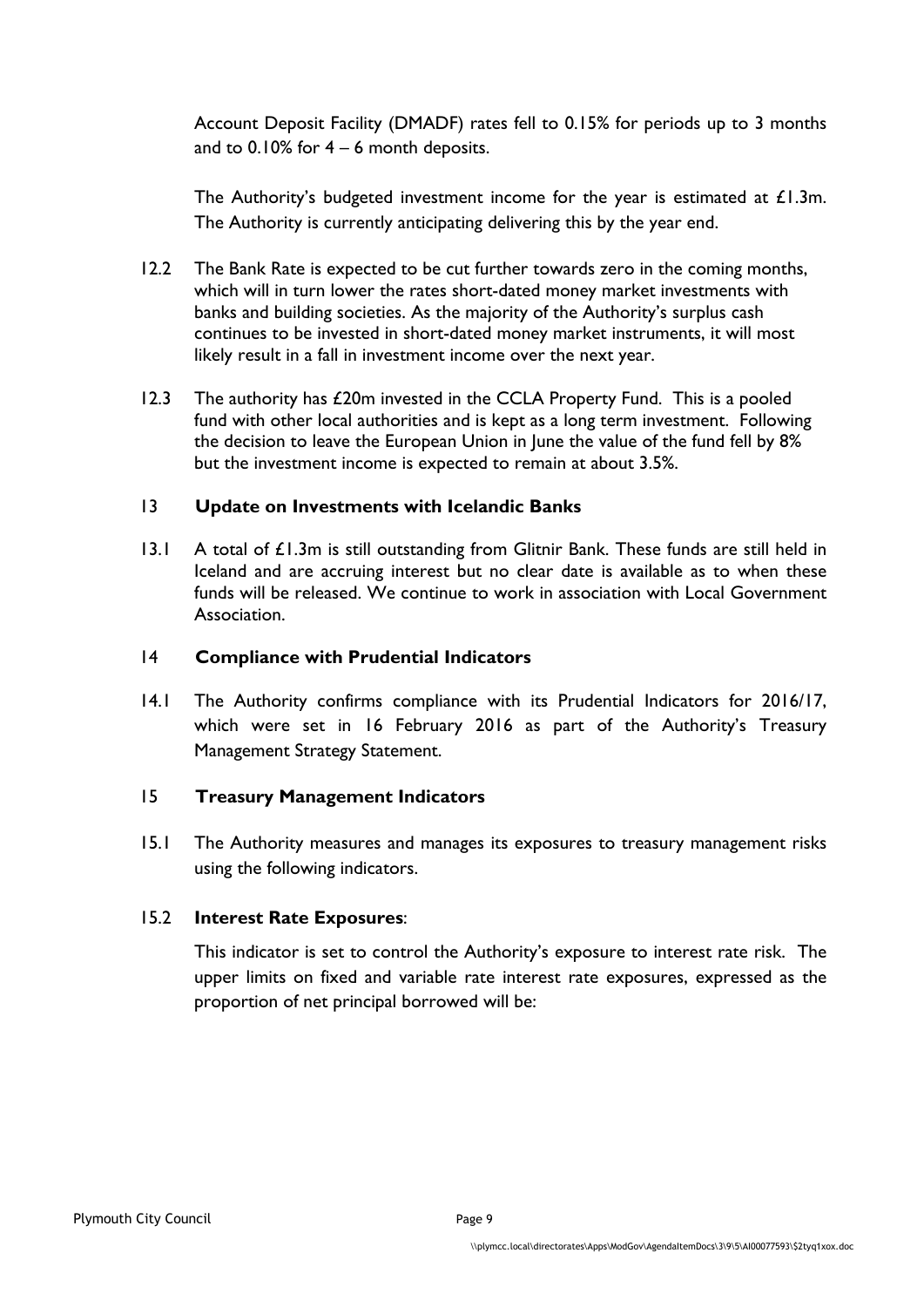|                                             | 2016/17    | 2017/18 | 2018/19 |
|---------------------------------------------|------------|---------|---------|
| Upper limit on fixed interest rate exposure | 210%       | 210%    | 210%    |
| Actual                                      | £375.9m    |         |         |
| Upper limit on variable interest rate       | 60%        | 60%     | 60%     |
| exposure                                    |            |         |         |
| Actual                                      | £107.4 $m$ |         |         |

Fixed rate investments and borrowings are those where the rate of interest is fixed for the whole financial year. Instruments that mature during the financial year are classed as variable rate.

15.3 **Maturity Structure of Borrowing:** This indicator is set to control the Authority's exposure to refinancing risk. The upper and lower limits on the maturity structure of fixed rate borrowing will be:

|                                | <b>Upper</b> | Lower | <b>Actual</b> |
|--------------------------------|--------------|-------|---------------|
| Under 12 months                | 50%          | 0%    | 43%           |
| 12 months and within 24 months | 60%          | 0%    | 0%            |
| 24 months and within 5 years   | 60%          | 0%    | $1\%$         |
| 5 years and within 10 years    | 50%          | 0%    | 11%           |
| 10 years and above             | 50%          | $0\%$ | 45%           |

Time periods start on the first day of each financial year. The maturity date of borrowing is the earliest date on which the lender can demand repayment.

*Note: treat LOBO option dates as potential repayment dates, but exclude variable rate borrowing.*

15.4 **Principal Sums Invested for Periods Longer than 364 days:** The purpose of this indicator is to control the Authority's exposure to the risk of incurring losses by seeking early repayment of its investments. The limits on the total principal sum invested to final maturities beyond the period end will be:

|                                                | $2016/17$ 2017/18 |      | 2018/19 |
|------------------------------------------------|-------------------|------|---------|
| Limit on principal invested beyond year<br>end | £45m              | £40m | £40m    |
| Actual                                         | £8m               | £0m  | £0m     |

The authority does, however, have £20m invested in the CCLA Pooled Property Fund which although can be call upon at any point it is planned to remain invested for up to five years. This is currently providing a return in excess of 3.5%.

15.5 **Security**: The Authority has adopted a voluntary measure of its exposure to credit risk by monitoring the value-weighted average [credit rating] or [credit score] of its investment portfolio. This is calculated by applying a score to each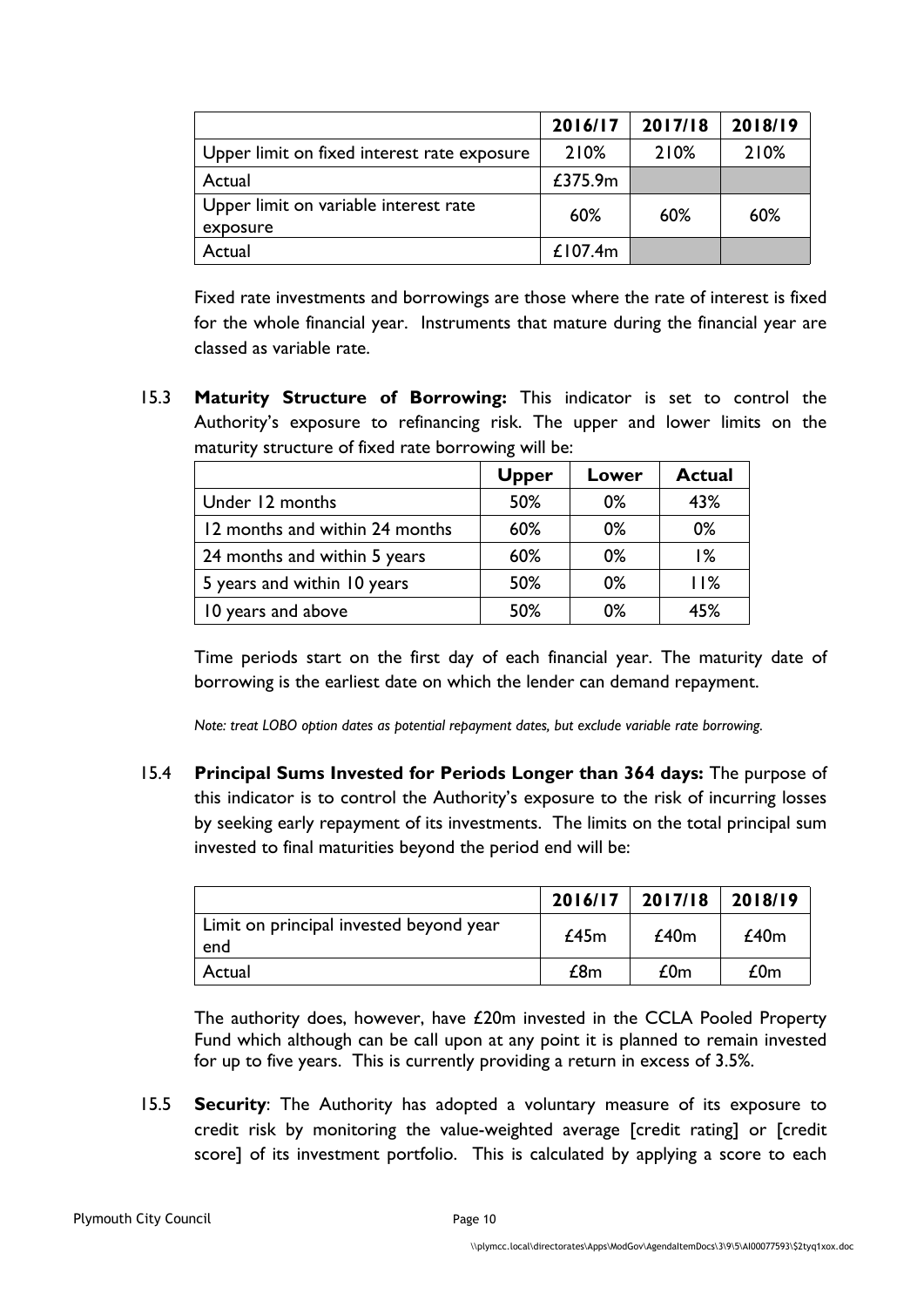investment (AAA=1, AA+=2, etc.) and taking the arithmetic average, weighted by the size of each investment.

|                                 | <b>Target</b> | <b>Actual</b> |
|---------------------------------|---------------|---------------|
| Portfolio average credit rating |               |               |

15.6 **Liquidity:** The Authority has adopted a voluntary measure of its exposure to liquidity risk by monitoring the amount of cash available to meet unexpected payments within a rolling three month period, without additional borrowing.

|                                      | <b>Target</b> | <b>Actual</b> |
|--------------------------------------|---------------|---------------|
| Total cash available within 3 months | £25 $m$       | £31m          |

## 16 **Investment Training**

16.1 Arlingclose Investment Workshop – Responding to Bail-in Arlingclose Workshops - Principles of Treasury Management Arlingclose Workshop - Treasury Management Decision Making & Treasury Management Practices CIPFA – Post Brexit workshop CIPFA - Treasury Management Training for Technical Accounting Issues CCLA – Investment workshop

# 17 **Outlook for the remainder of 2016/17**

- 17.1 The economic outlook for the UK has immeasurably altered following the popular vote to leave the EU. The long-term position of the UK economy will be largely dependent on the agreements the government is able to secure with the EU, particularly with regard to Single Market access.
- 17.2 The short to medium-term outlook has been more downbeat due to the uncertainty generated by the result and the forthcoming negotiations. Economic and political uncertainty will likely dampen or delay investment intentions, prompting lower activity levels and potentially a rise in unemployment. The downward trend in growth apparent on the run up to the referendum may continue through the second half of 2016, although some economic data has held up better than was initially expected, perhaps suggesting a less severe slowdown than feared.
- 17.3 Arlingclose has changed its central case for the path of Bank Rate over the next three years. Arlingclose believes any currency-driven inflationary pressure will be looked through by Bank of England policymakers. Arlingclose's central case is for Bank Rate to remain at 0.25%, but there is a 40% possibility of a drop to close to zero, with a small chance of a reduction below zero.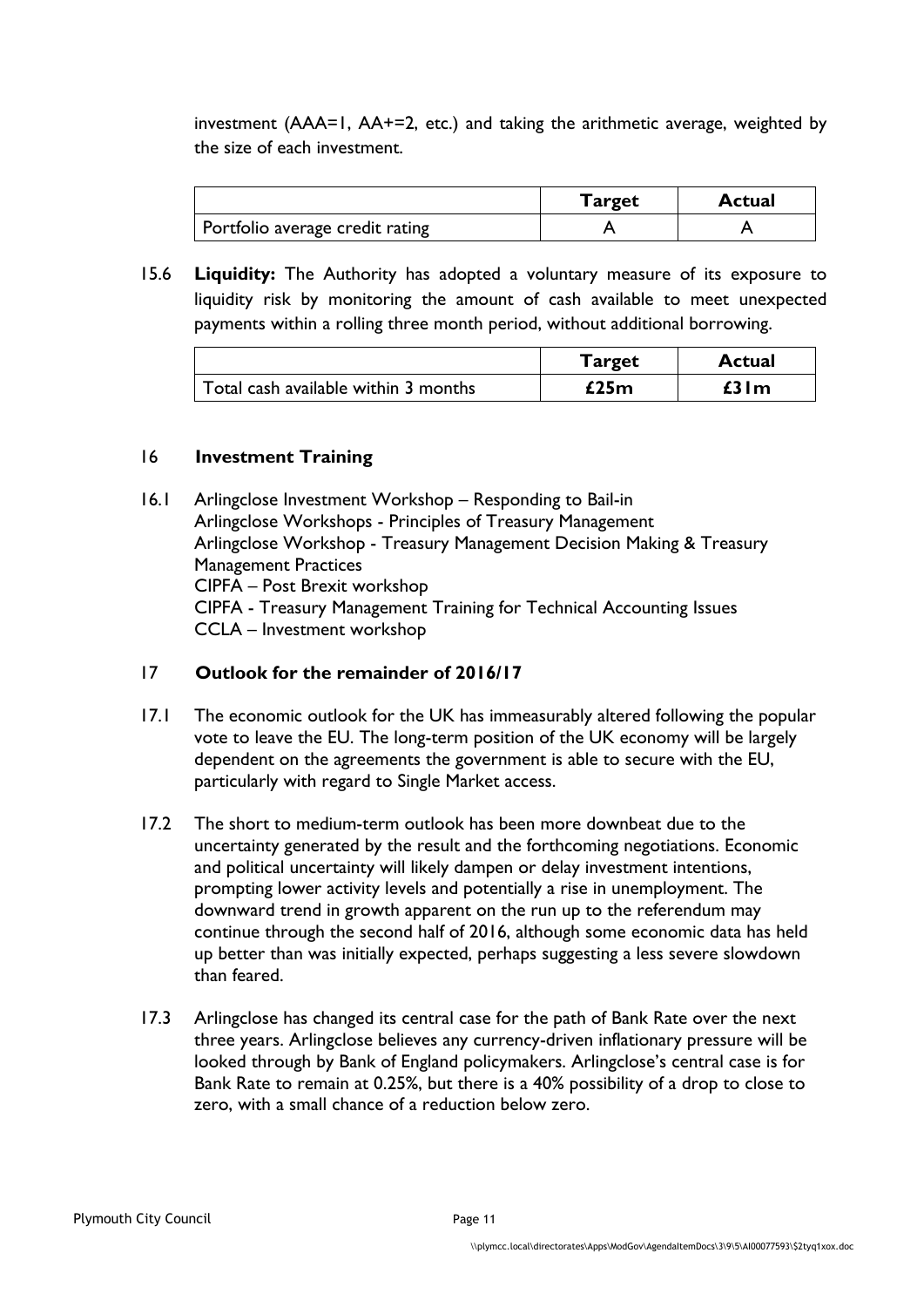# Gilt yields are forecast to be broadly flat from current levels, albeit experiencing short-term volatility

|                          | $Dec-16$ | <b>Mar-17</b> | $ un-17 $         | Sep-17  |         | Dec-17 Mar-18 |          | <b>Jun-18 Sep-18</b> |          | <b>Dec-18 Mar-19</b> | $Jun-19$ | $Sen-19$ | <b>Dec-19</b> |
|--------------------------|----------|---------------|-------------------|---------|---------|---------------|----------|----------------------|----------|----------------------|----------|----------|---------------|
| <b>Official Bank Rae</b> |          |               |                   |         |         |               |          |                      |          |                      |          |          |               |
| Upside risk              | 0.00     | 0.001         | 0.00 <sub>l</sub> | 0.001   | 0.001   | 0.00          | $0.00\,$ | 0.25                 | $0.25$ l | 0.25                 | 0.25     | 0.25     | 0.25          |
| Arlingclose Central Case | 0.25     | 0.25          | 0.25              | 0.25    | 0.25    | 0.25          | 0.25     | 0.25                 | 0.25     | 0.25                 | 0.25     | 0.251    | 0.25          |
| Downside risk            | $-0.25$  | $-0.25$       | $-0.25$           | $-0.25$ | $-0.25$ | $-0.25$       | $-0.25$  | $-0.25$              | $-0.25$  | $-0.25$              | $-0.25$  | $-0.25$  | $-0.25$       |

- 17.4 Global interest rate expectations have been pared back considerably. There remains a possibility that the Federal Reserve will wait until after November's presidential election, and probably hike interest rates in in December 2016 but only if economic conditions warrant.
- 17.5 In addition, Arlingclose believes that the Government and the Bank of England have both the tools and the willingness to use them to prevent market-wide problems leading to bank insolvencies. The cautious approach to credit advice means that the banks currently on the Authority's counterparty list have sufficient equity buffers to deal with any localised problems in the short term.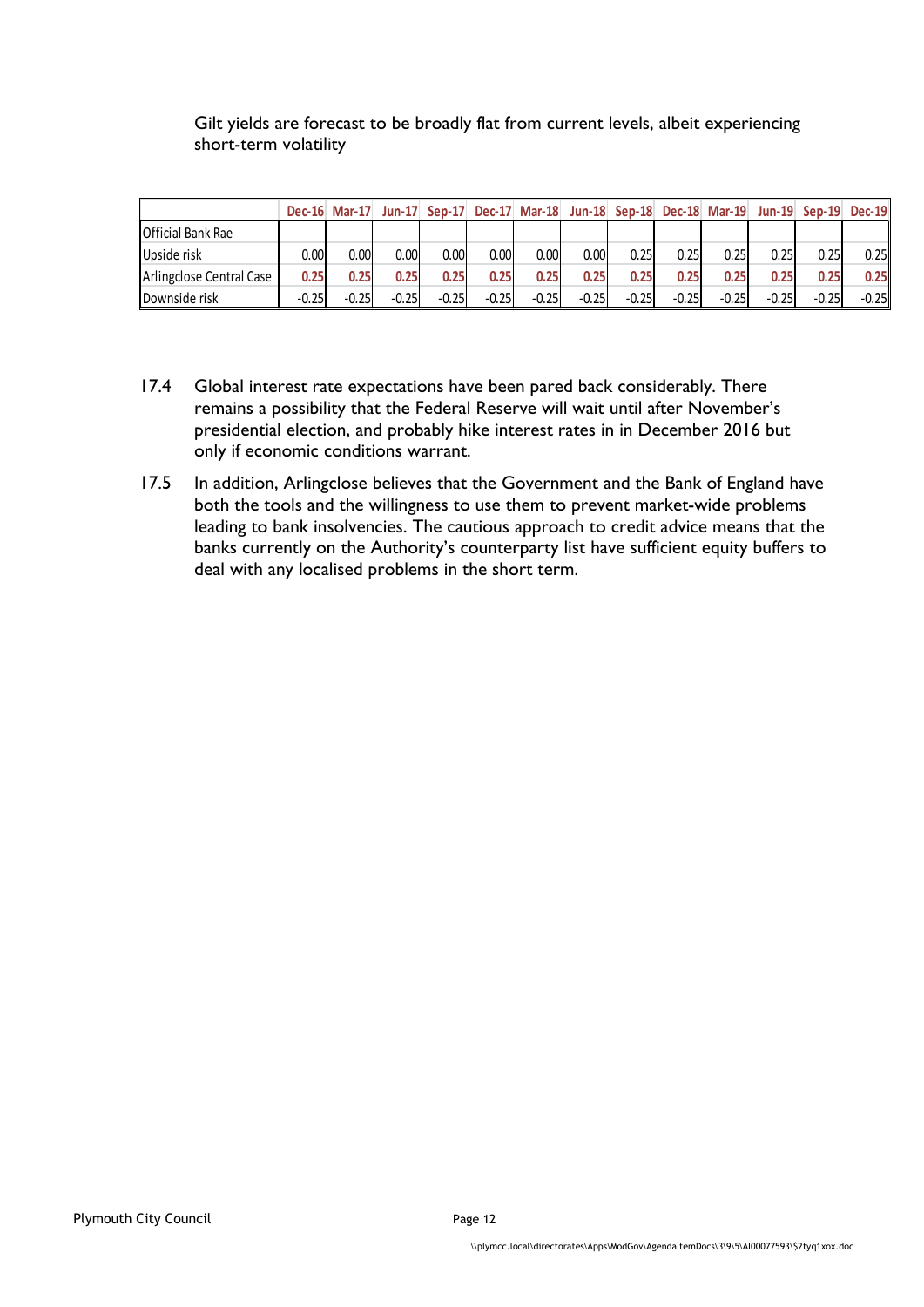#### **Appendix 1**

#### **Prudential Indicators 2016/17**

The Local Government Act 2003 requires the Authority to have regard to CIPFA's Prudential Code for Capital Finance in Local Authorities (the Prudential Code) when determining how much money it can afford to borrow. The objectives of the Prudential Code are to ensure, within a clear framework, that the capital investment plans of local authorities are affordable, prudent and sustainable, and that treasury management decisions are taken in accordance with good professional practice. To demonstrate that the Authority has fulfilled these objectives, the Prudential Code sets out the following indicators that must be set and monitored each year.

**Estimates of Capital Expenditure:** The Authority's planned capital expenditure and financing may be summarised as follows.

| <b>Capital Expenditure and</b><br><b>Financing</b> | 2015/16<br>Actual<br>£m | 2016/17<br><b>Estimate</b><br>£m | 2017/18<br><b>Estimate</b><br>£m | 2018/19<br><b>Estimate</b><br>£m |
|----------------------------------------------------|-------------------------|----------------------------------|----------------------------------|----------------------------------|
| <b>General Fund</b>                                | 102                     | 149                              | 141                              | 83                               |
| <b>Total Expenditure</b>                           | 102                     | 149                              | 141                              | 83                               |
| <b>Capital Receipts</b>                            | 11                      | $\overline{2}$                   |                                  |                                  |
| <b>Government Grants</b>                           | 39                      | 70                               | 66                               | 56                               |
| Reserves                                           |                         |                                  |                                  |                                  |
| Revenue                                            | 5                       | $\overline{2}$                   | 1                                | $\Omega$                         |
| Borrowing                                          | 12                      | 75                               | 73                               | 26                               |
| Leasing and PFI                                    | 35                      |                                  |                                  |                                  |
| <b>Total Financing</b>                             | 102                     | 149                              | 141                              | 83                               |

**Estimates of Capital Financing Requirement:** The Capital Financing Requirement (CFR) measures the Authority's underlying need to borrow for a capital purpose.

| <b>Capital Financing</b><br>Requirement | 31.03.16<br>Actual<br>£m | 31.03.17<br><b>Estimate</b><br>£m | 31.03.18<br><b>Estimate</b><br>£m | 31.03.19<br><b>Estimate</b><br>£m |
|-----------------------------------------|--------------------------|-----------------------------------|-----------------------------------|-----------------------------------|
| General Fund                            | 306                      | 381                               | 454                               | 480                               |
| <b>Total CFR</b>                        | 306                      | 381                               | 454                               | 480                               |

The CFR is forecast to rise by £174m over the next three years as capital expenditure financed by debt outweighs resources put aside for debt repayment.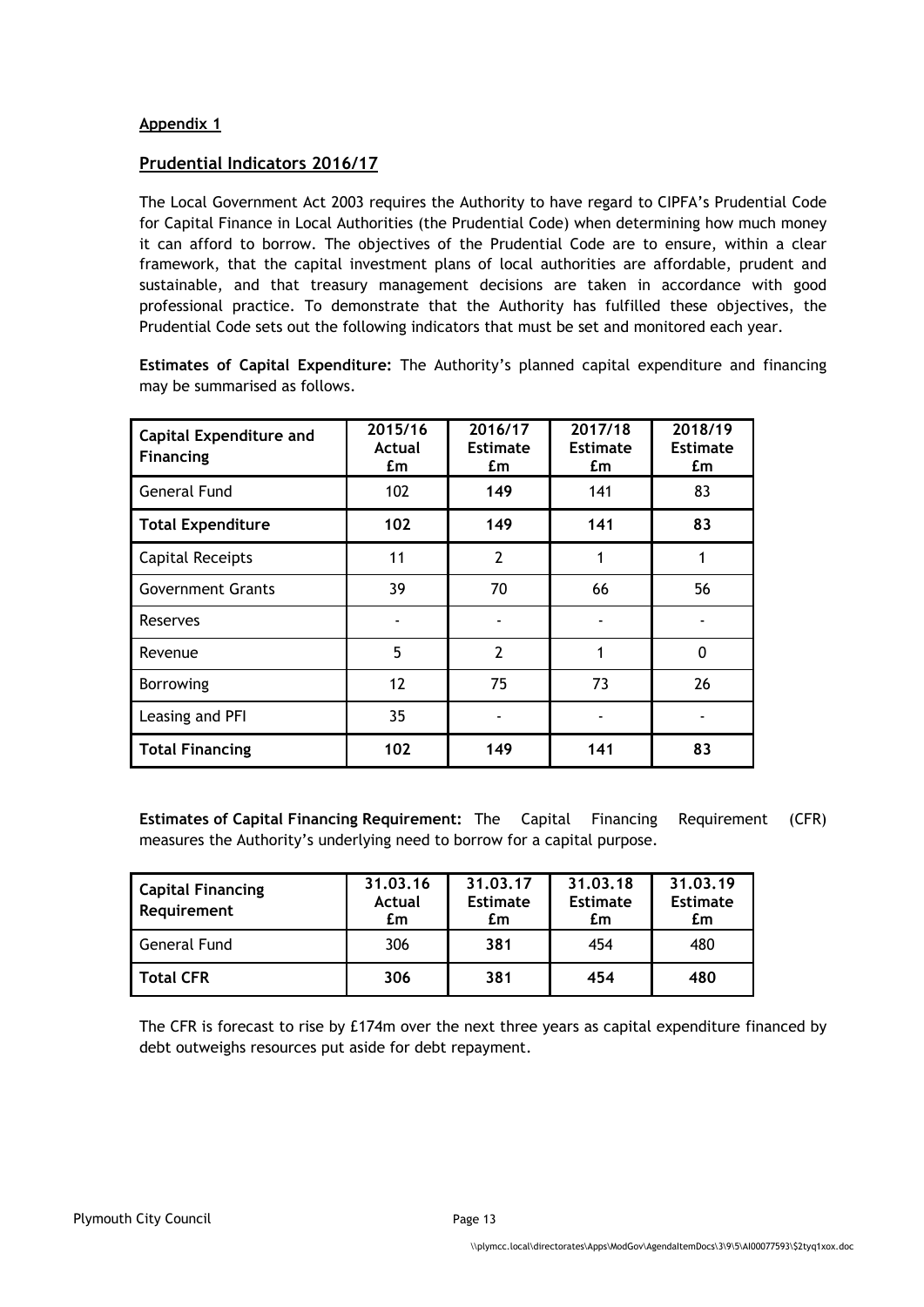**Gross Debt and the Capital Financing Requirement:** In order to ensure that over the medium term debt will only be for a capital purpose, the Authority should ensure that debt does not, except in the short term, exceed the total of capital financing requirement in the preceding year plus the estimates of any additional capital financing requirement for the current and next two financial years. This is a key indicator of prudence.

| <b>Debt</b>                    | 31.03.16<br><b>Actual</b><br>£m | 30.03.17<br><b>Estimate</b><br>£m | 31.03.18<br><b>Estimate</b><br>£m | 31.03.19<br><b>Estimate</b><br>£m |
|--------------------------------|---------------------------------|-----------------------------------|-----------------------------------|-----------------------------------|
| <b>Borrowing</b>               | 242                             | 317                               | 391                               | 417                               |
| Other long-term<br>liabilities | 125                             | 125                               | 125                               | 125                               |
| <b>Total Debt</b>              | 397                             | 425                               | 516                               | 542                               |

The actual debt levels are monitored against the Operational Boundary and Authorised Limit for External Debt, below.

**Operational Boundary for External Debt:** The Operational Boundary is based on the Authority's estimate of most likely, i.e. prudent, but not worst case scenario for external debt.

| <b>Operational Boundary</b> | 2016/17<br>£m | 2017/18<br>£m | 2018/19<br>£m |
|-----------------------------|---------------|---------------|---------------|
| <b>Borrowing</b>            | 300           | 400           | 430           |
|                             |               |               |               |
| Other long-term liabilities | 125           | 125           | 125           |
| <b>Total Debt</b>           | 425           | 525           | 555           |

The Authority confirms that during 2016/17, the Operational Boundary was not breached.

**Authorised Limit for External Debt:** The Authorised Limit is the affordable borrowing limit determined in compliance with the [Local Government Act 2003. It is the maximum amount of debt that the Authority can legally owe. The authorised limit provides headroom over and above the operational boundary for unusual cash movements.

| <b>Authorised Limit</b>     | 2016/17<br>£m | 2017/18<br>£m | 2018/19<br>£m |
|-----------------------------|---------------|---------------|---------------|
| <b>Borrowing</b>            | 350           | 450           | 480           |
| Other long-term liabilities | 150           | 150           | 150           |
| <b>Total Debt</b>           | 500           | 600           | 630           |

Total debt at 30/9/2016 was £251m. The Authority confirms that during 2016/17 the Authorised Limit was not breached at any time.

**Adoption of the CIPFA Treasury Management Code:** The Authority adopted the Chartered Institute of Public Finance and Accountancy's *Treasury Management in the Public Services: Code of Practice 2011 Edition* in April 2002.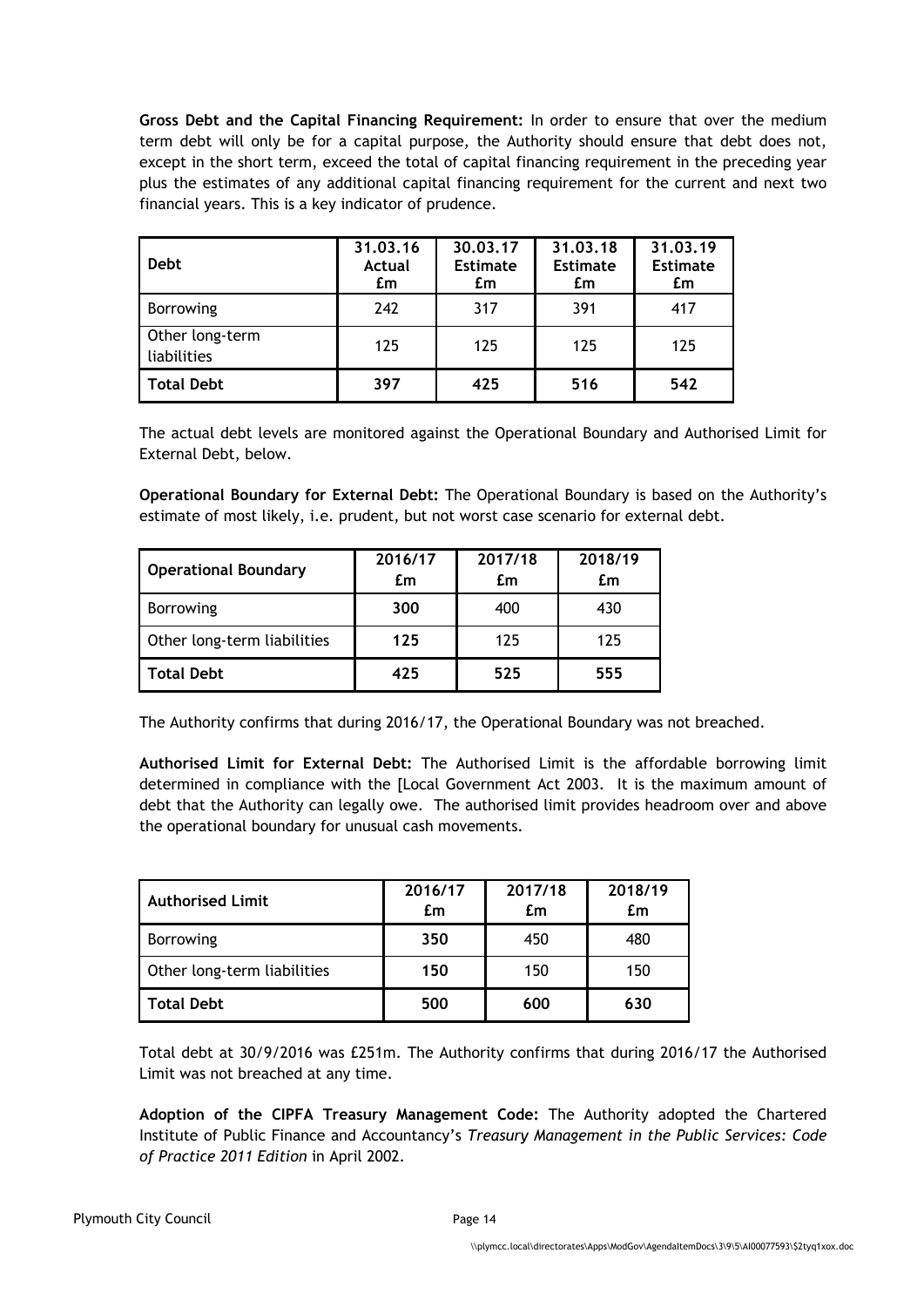#### **Money Market Data and PWLB Rates**

The average, low and high rates correspond to the rates during the financial year rather than those in the tables below.

Please note that the PWLB rates below are Standard Rates. Authorities eligible for the Certainty Rate can borrow at a 0.20% reduction. Borrowing eligible for the project rate can be undertaken at a 0.40% reduction.

| Date           | <b>Bank</b><br>Rate | O/N<br><b>LIBID</b> | 7-day<br>LIBID | $1 -$<br>month<br><b>LIBID</b> | $3-$<br>month<br><b>LIBID</b> | $6-$<br>month<br><b>LIBID</b> | $12 -$<br>month<br><b>LIBID</b> | $2 - yr$<br><b>SWAP</b><br>Bid | 3-yr<br><b>SWAP</b><br>Bid | 5-yr<br><b>SWAP</b><br><b>Bid</b> |
|----------------|---------------------|---------------------|----------------|--------------------------------|-------------------------------|-------------------------------|---------------------------------|--------------------------------|----------------------------|-----------------------------------|
| 01/4/2016      | 0.50                | 0.36                | 0.36           | 0.39                           | 0.46                          | 0.61                          | 0.88                            | 0.78                           | 0.83                       | 0.98                              |
| 30/4/2016      | 0.50                | 0.36                | 0.36           | 0.38                           | 0.47                          | 0.62                          | 0.90                            | 0.86                           | 0.95                       | 1.13                              |
| 31/5/2016      | 0.50                | 0.35                | 0.37           | 0.39                           | 0.46                          | 0.61                          | 0.89                            | 0.82                           | 0.92                       | 1.09                              |
| 30/6/2016      | 0.50                | 0.35                | 0.36           | 0.39                           | 0.43                          | 0.55                          | 0.80                            | 0.49                           | 0.49                       | 0.60                              |
| 31/7/2016      | 0.50                | 0.15                | 0.45           | 0.42                           | 0.52                          | 0.64                          | 0.77                            | 0.47                           | 0.47                       | 0.54                              |
| 31/8/2016      | 0.25                | 0.11                | 0.18           | 0.18                           | 0.38                          | 0.54                          | 0.69                            | 0.42                           | 0.42                       | 0.48                              |
| 30/9/2016      | 0.25                | 0.10                | 0.25           | 0.45                           | 0.51                          | 0.61                          | 0.74                            | 0.43                           | 0.42                       | 0.47                              |
|                |                     |                     |                |                                |                               |                               |                                 |                                |                            |                                   |
| <b>Minimum</b> | 0.25                | 0.02                | 0.15           | 0.18                           | 0.30                          | 0.50                          | 0.66                            | 0.38                           | 0.37                       | 0.42                              |
| Average        | 0.43                | 0.26                | 0.37           | 0.42                           | 0.52                          | 0.66                          | 0.83                            | 0.61                           | 0.64                       | 0.75                              |
| <b>Maximum</b> | 0.50                | 0.43                | 0.55           | 0.61                           | 0.72                          | 0.83                          | 1.04                            | 0.88                           | 0.99                       | 1.20                              |
| Spread         | 0.25                | 0.41                | 0.40           | 0.43                           | 0.42                          | 0.33                          | 0.38                            | 0.51                           | 0.62                       | 0.78                              |

**Table 1: Bank Rate, Money Market Rates**

| Table 2: PWLB Borrowing Rates - Fixed Rate, Maturity Loans (Standard Rate) |  |  |
|----------------------------------------------------------------------------|--|--|
|                                                                            |  |  |

| <b>Change Date</b> | <b>Notice</b><br>No | 1 year | $4\frac{1}{2} - 5$ yrs | $9\frac{1}{2} - 10$ yrs | 191/2-20 yrs | 291/2-30 yrs | 391/2-40 yrs | 491/2-50 yrs |
|--------------------|---------------------|--------|------------------------|-------------------------|--------------|--------------|--------------|--------------|
| 01/4/2016          | 125/16              | 1.33   | 1.82                   | 2.51                    | 3.24         | 3.33         | 3.19         | 3.15         |
| 30/4/2016          | 165/16              | 1.37   | 1.95                   | 2.65                    | 3.34         | 3.40         | 3.25         | 3.21         |
| 31/5/2016          | 205/16              | 1.36   | 1.93                   | 2.56                    | 3.22         | 3.27         | 3.11         | 3.07         |
| 30/6/2016          | 249/16              | 1.17   | 1.48                   | 2.09                    | 2.79         | 2.82         | 2.61         | 2.57         |
| 31/7/2016          | 292/16              | 1.07   | 1.31                   | 1.84                    | 2.57         | 2.65         | 2.48         | 2.44         |
| 31/8/2016          | 336/16              | 1.09   | 1.23                   | 1.65                    | 2.22         | 2.29         | 2.12         | 2.08         |
| 30/9/2016          | 380/16              | 1.02   | 1.20                   | 1.70                    | 2.34         | 2.43         | 2.29         | 2.27         |
|                    |                     |        |                        |                         |              |              |              |              |
|                    | Low                 | 1.01   | 1.15                   | 1.62                    | 2.20         | 2.27         | 2.10         | 2.07         |
|                    | Average             | 1.20   | 1.54                   | 2.12                    | 2.81         | 2.87         | 2.70         | 2.67         |
|                    | High                | 1.40   | 2.00                   | 2.71                    | 3.40         | 3.46         | 3.31         | 3.28         |

| Table 3: PWLB Borrowing Rates - Fixed Rate, Equal Instalment of Principal (EIP) Loans |  |
|---------------------------------------------------------------------------------------|--|
| (Standard Rate)                                                                       |  |

| <b>Change Date</b> | <b>Notice</b><br>No | $4\frac{1}{2} - 5$ yrs | $9\frac{1}{2} - 10$ vrs | 191/2-20 vrs | 291/2-30 yrs | 391/2-40 vrs | 491/2-50 yrs |
|--------------------|---------------------|------------------------|-------------------------|--------------|--------------|--------------|--------------|
| 01/4/2016          | 125/16              | 1.50                   | 1.86                    | 2.54         | 2.99         | 3.25         | 3.34         |
| 30/4/2016          | 165/16              | 1.59                   | 1.99                    | 2.68         | 3.11         | 3.34         | 3.42         |
| 31/5/2016          | 205/16              | 1.58                   | 1.97                    | 2.58         | 2.99         | 3.23         | 3.30         |